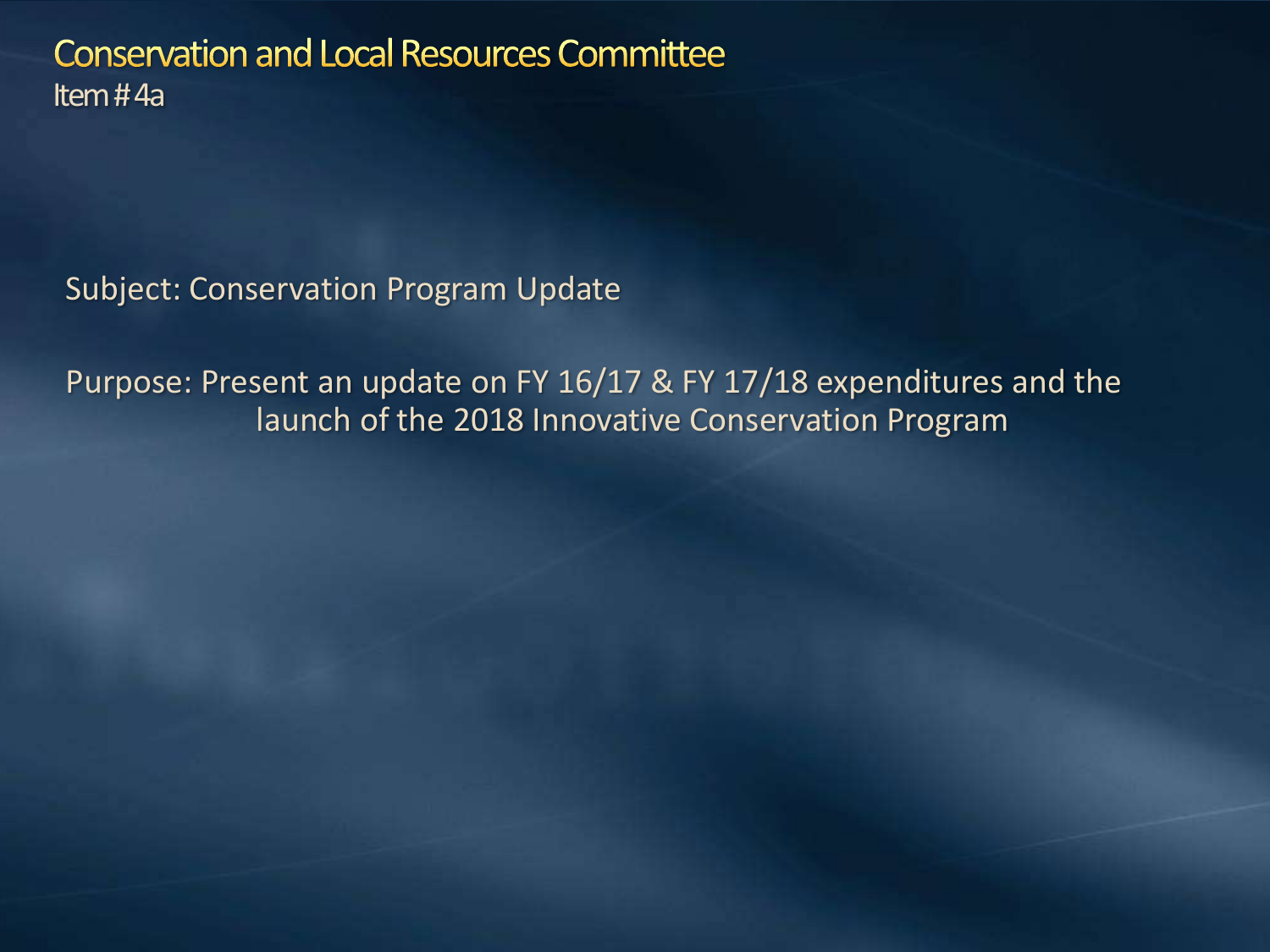**Conservation and Local Resources Committee** Item # 4a **Summary** 

Present an update on FY 16/17 & FY 17/18 expenditures and the launch of the 2018 Innovative Conservation Program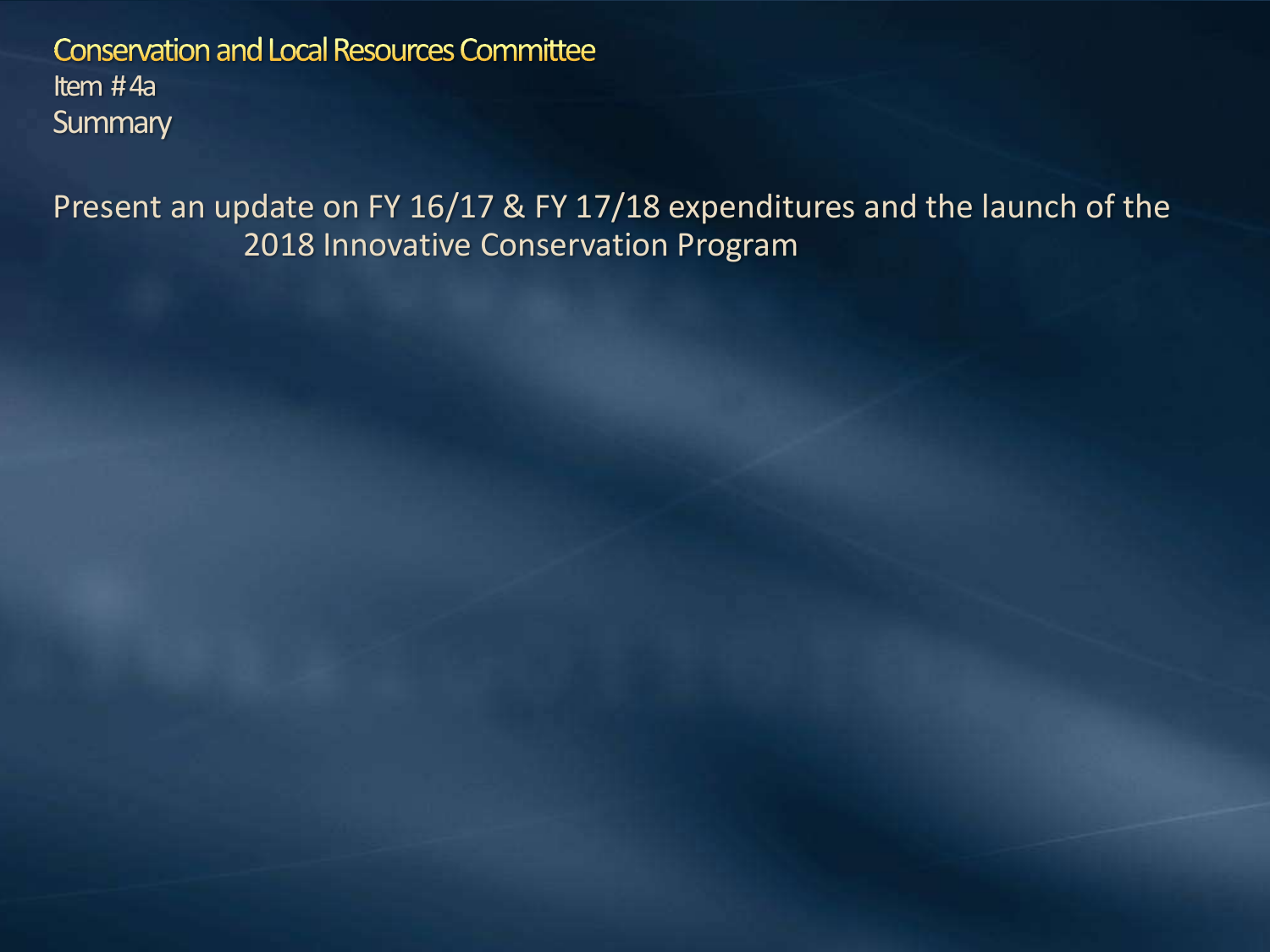

### **Update on Conservation Programs**

Conservation and Local Resources Committee Item #4a April 10, 2018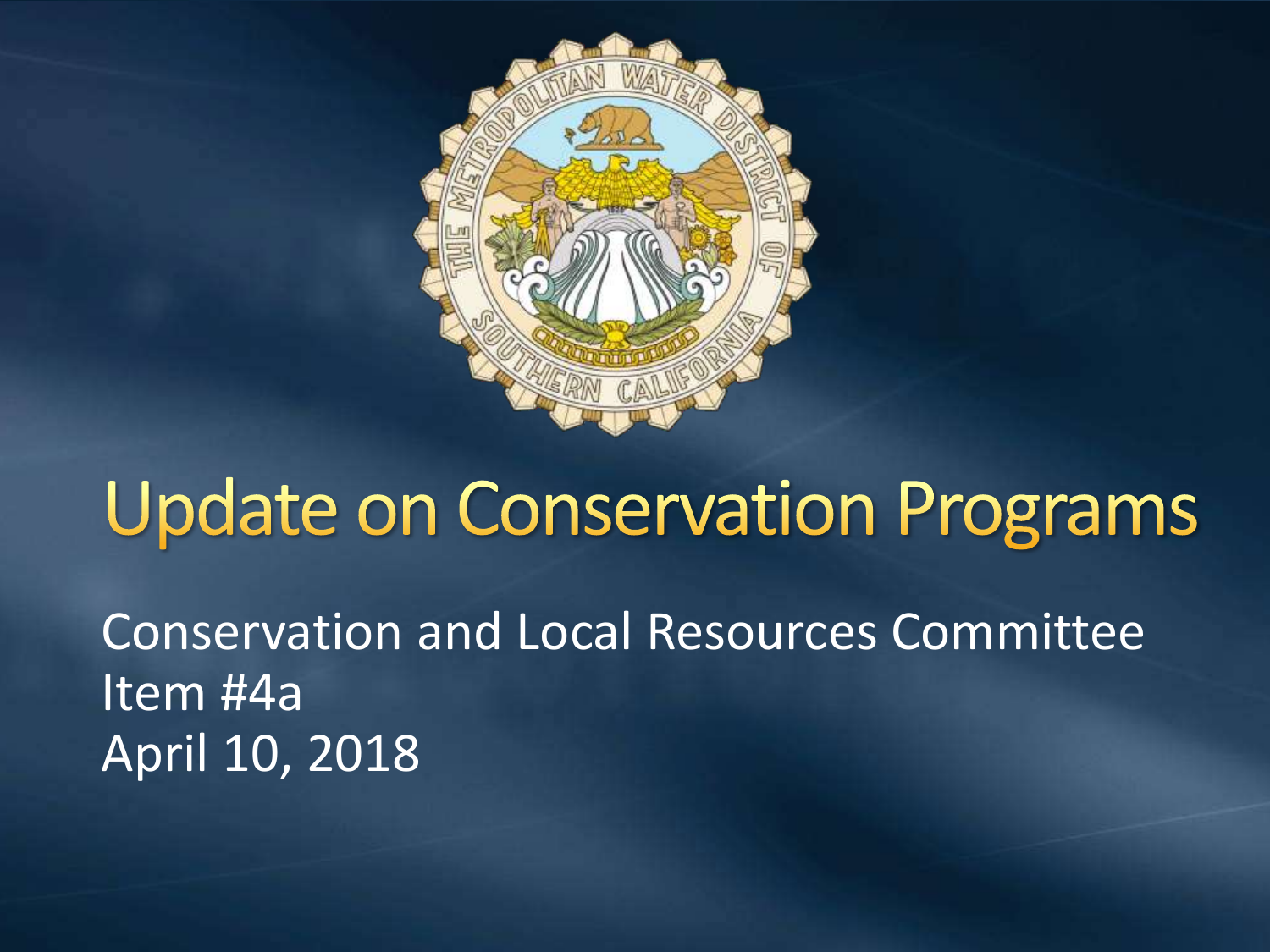#### **Conservation Expenditures** FY16/17 –FY17/18

|                      | Paid*          | Approved |
|----------------------|----------------|----------|
| <b>Devices</b>       | \$20.9M        | \$3.1M   |
| <b>Member Agency</b> | \$4.4M         | \$5.1M   |
| Turf Removal**       | <b>\$22.9M</b> | N/A      |
| Other                | \$1.8M         | \$1.0M   |
| <b>TOTAL</b>         | \$50.0M        | \$9.2M   |

\*Modified Accrual as of February 28, 2018. Totals include admin fees when appropriate \*\*Includes Turf Removal Waiting List Approved biennial budget is \$135.7M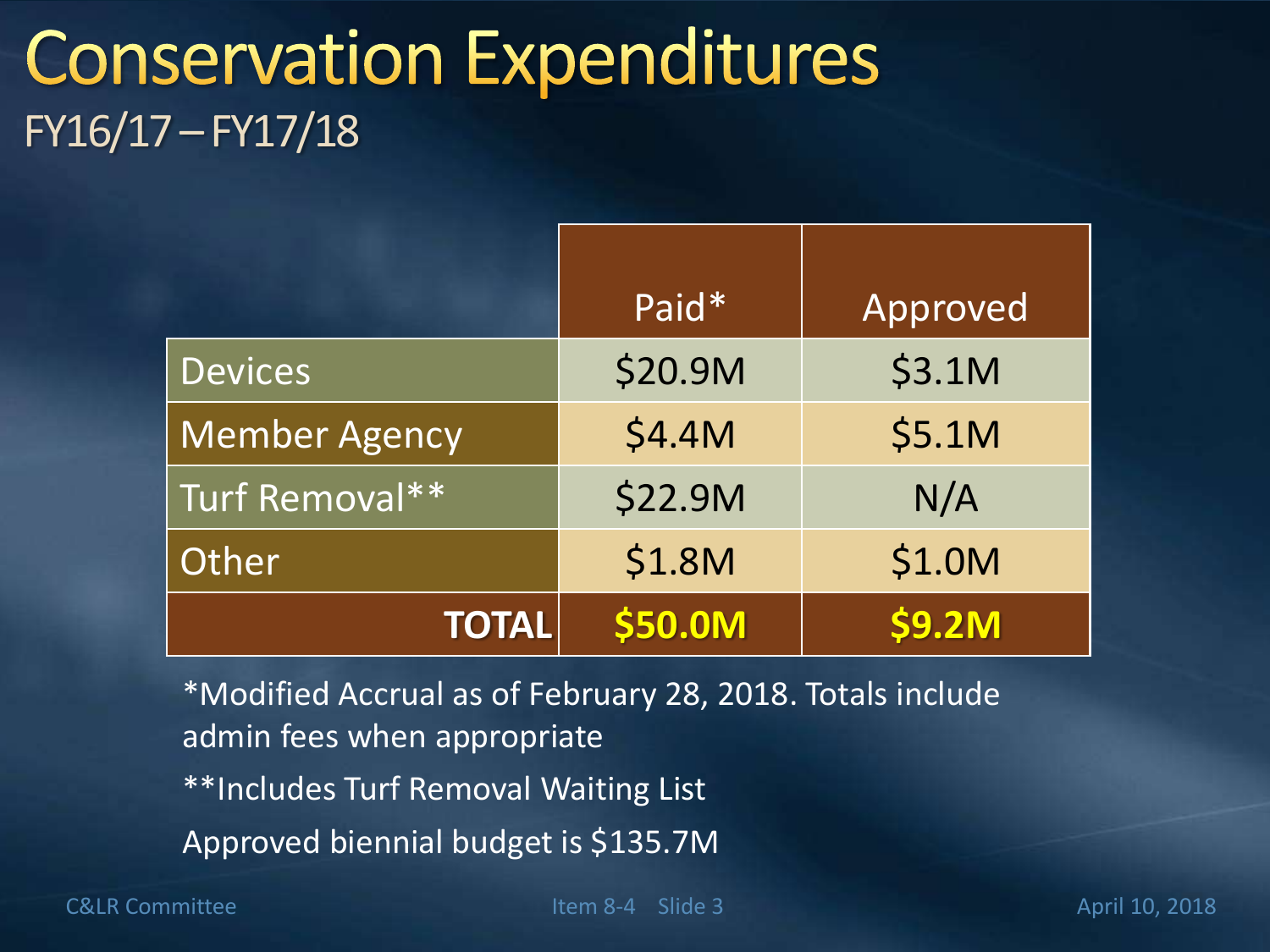**2018 Innovative Conservation Program** (http://mwdh2o.com/ICP)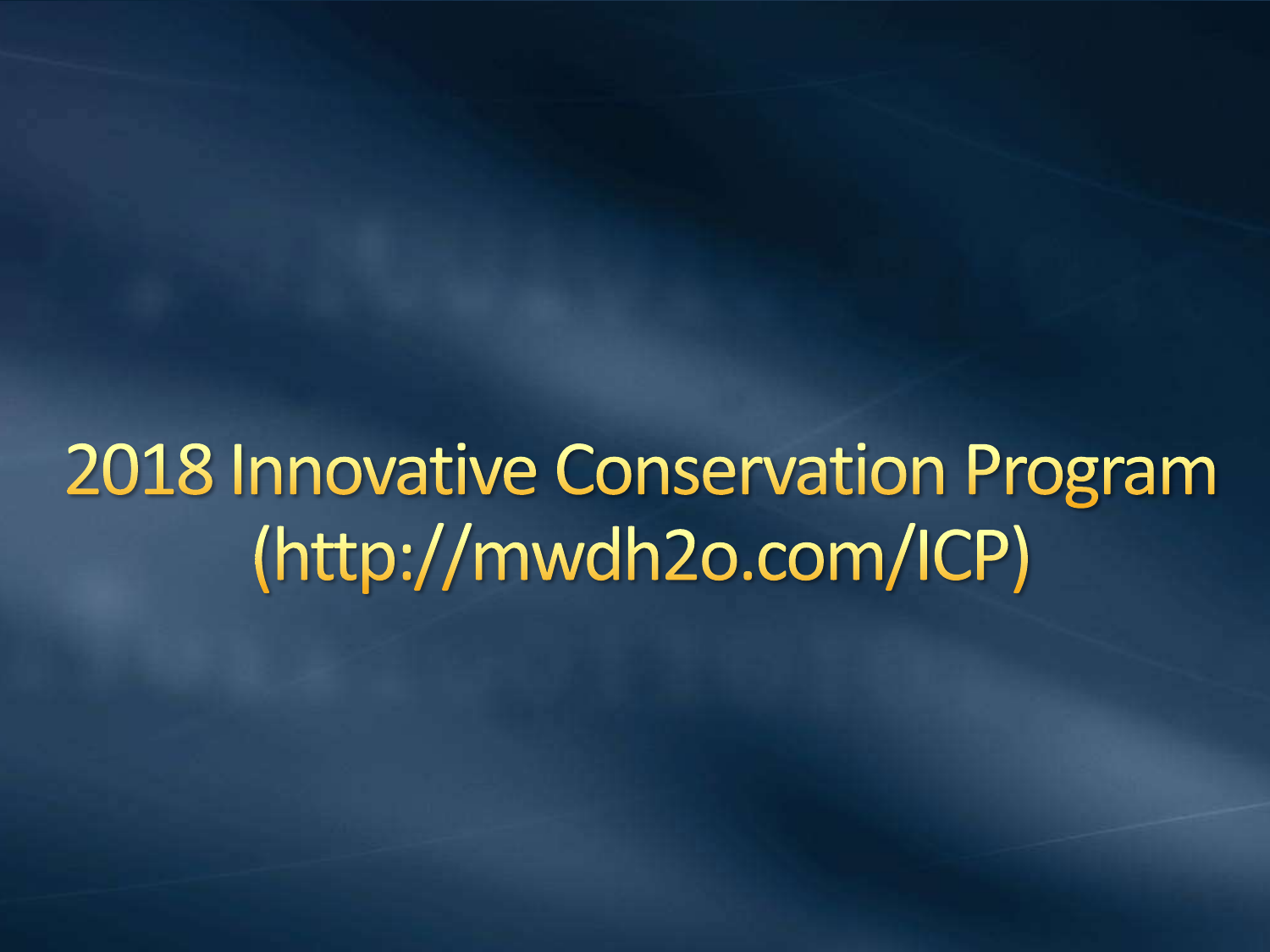# Partnership to foster innovation









M





**\$550k (2018 ICP)**



**C&LR Committee** 

5 April 10, 2018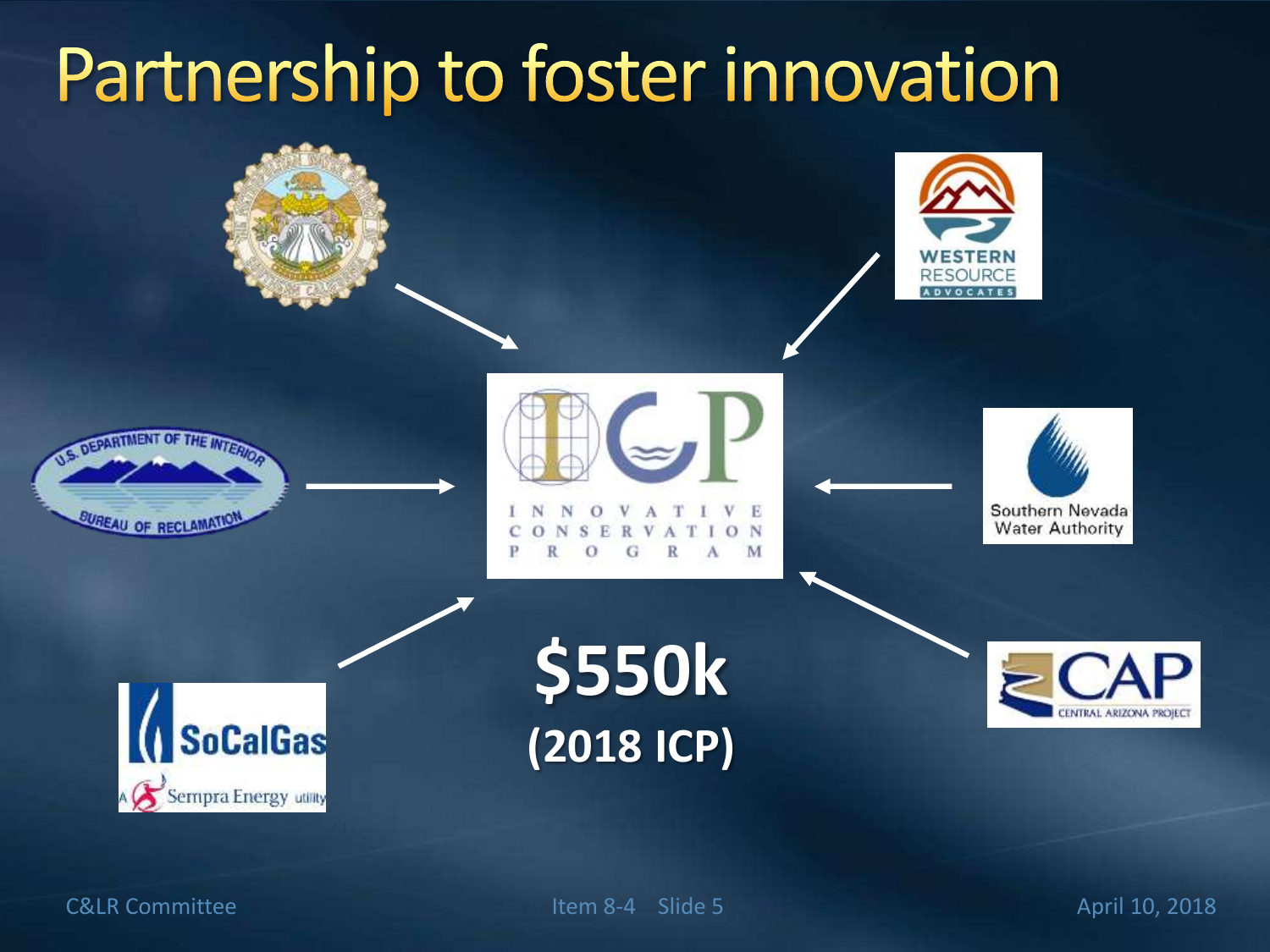### **2018 Innovative Conservation Program** Competitive Selection Process

- $\bullet$  Information Webinar 74 registered
- **Proposals Submitted 55 proposals** 
	- **Proposals currently being evaluated**
- **Selection Review Committee** 
	- **C** One member from each funding partner
	- **Selection criteria: innovation, research plan,** market and impact potential, project preparedness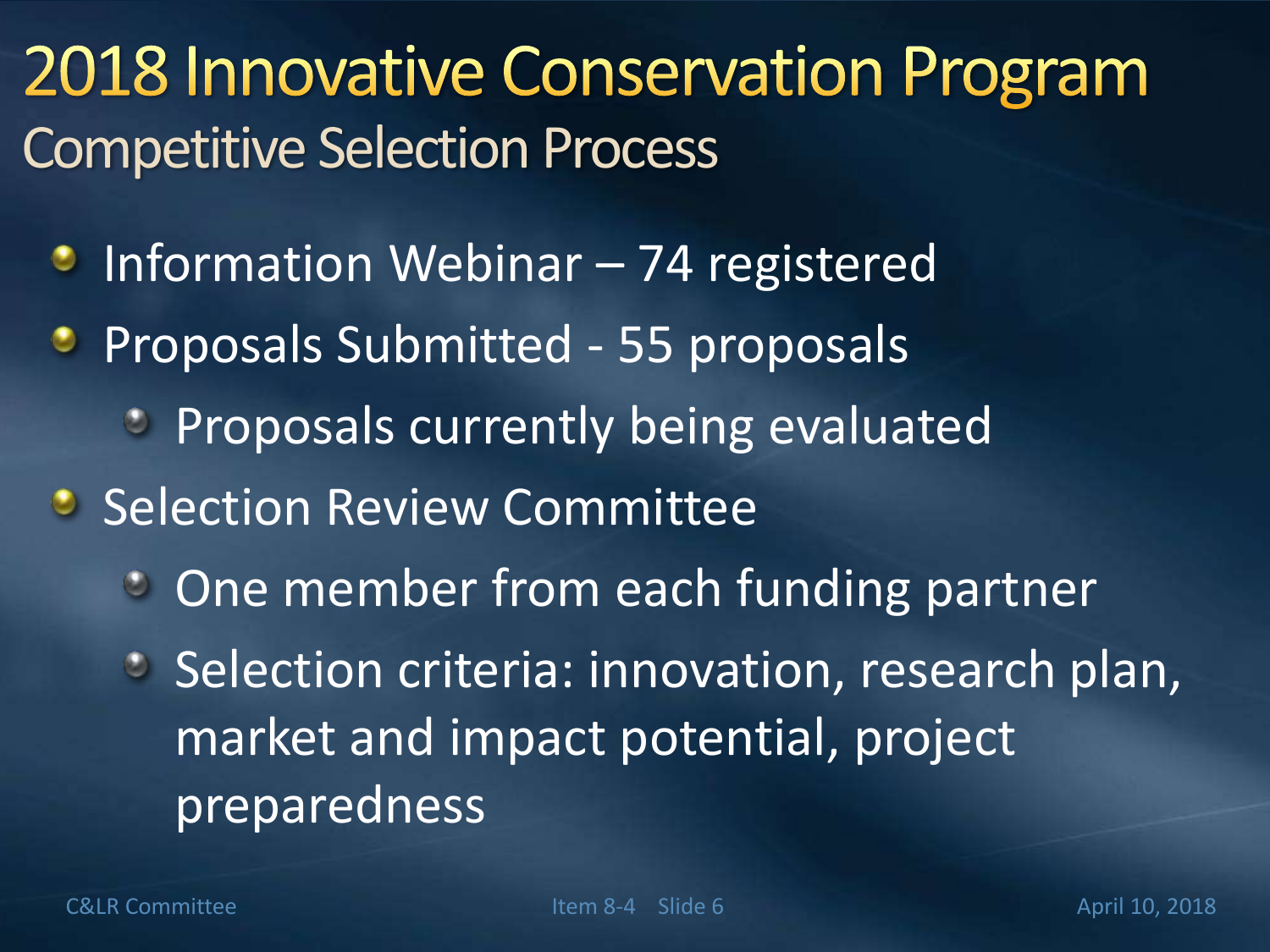## **Next Steps**

Awards will be announced May 31, 2018

Continue monitor progress of 2015 ICP Recipients and post final reports online:



C&LR Committee Item 8-4 Slide 7 April 10, 2018